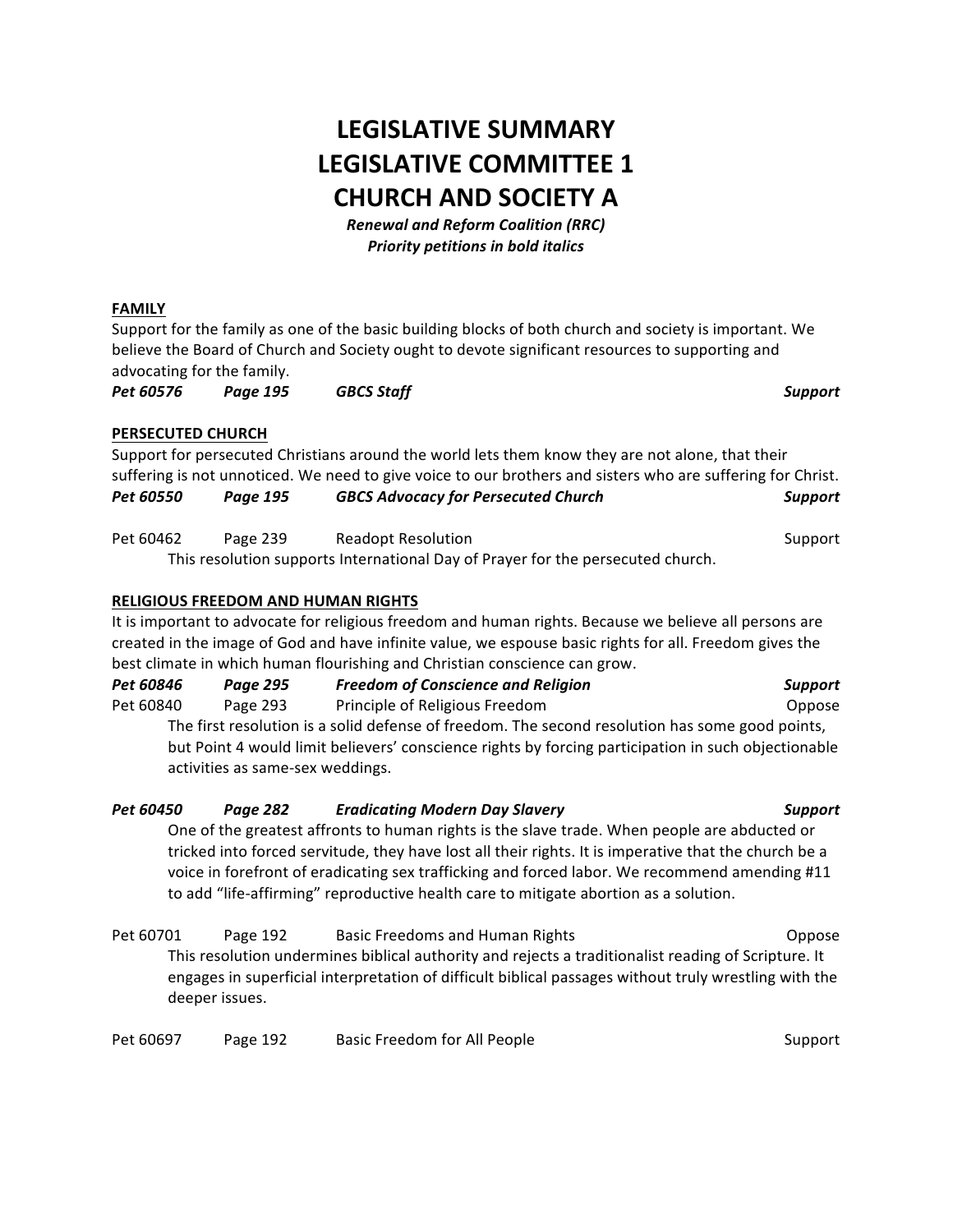Pet 60472 Page 261 Korea: Peace, Justice and Reunification MEND and Support This petition calls for peace and justice to return to the Korean peninsula, with the eventual reunification of North and South Korea. We recommend adding a statement acknowledging and condemning the human rights abuses perpetrated by North Korea in its persecution of Christians and those who dissent from the government's perspective. It must be acknowledged that, as long as the North pursues its oppressive approach, peace and justice, let alone reunification, will be only a dream.

## **AFRICA**

As the Board of Church and Society assumes a more global focus, we believe significant resources ought to be directed to advocacy on behalf of the poor in Africa, where many of the world's poorest people live. Systemic injustice still prevents many Africans from reaching their potential, and many would benefit from programs to pull them out of poverty into self-sufficiency.

Pet 60578 Page 196 GBCS Focus on Africa **Support** Support

# **BIBLICAL AUTHORITY**

Pet 60227 Page 189 Preamble to Social Principles Contact Contact Cupport This petition makes some additions to the Preamble to the Social Principles that reinforce the Bible as our "true rule and guide for faith and practice." It does so, however, in a winsome way, giving room for disagreements about biblical interpretation.

# **CHURCH AND SOCIETY BOARD STRUCTURE**

Bringing the board's structure into a new focused and representative model will help the board more effectively address the needs and concerns of church and society.

Pet 60668 Page 197 Reduce Board Size of GBCS Contract Compose While this petition would reduce the board's size in keeping with other general agency boards, it would also eliminate any proportional representation on the board from larger jurisdictions and minimizes representation from the central conferences.

Pet 60961 Page 195 Permissiveness in AC Structure – GBCS Support This petition gives greater flexibility to annual conferences in how they structure their church and society responsibilities.

Pet 60577 Page 196 GBCS Priorities Support This petition makes the General Conference responsible for setting priorities for the board, rather than simply allowing the board to set its own priorities without the input of General Conference.

Pet 60728 Page 196 Responsibilities of GBCS Responsibilities of GBCS Responsible Support This petition designates actual priorities for the board to pursue in its work.

# **CLIMATE CHANGE**

Pet 60702 Page 189 Global Good Stewardship Consider Consider This petition removes mandatory governmental intervention in greenhouse gas emissions in favor of a call to voluntary cooperation, with a focus on clean water and malaria control as urgent needs in the Global South.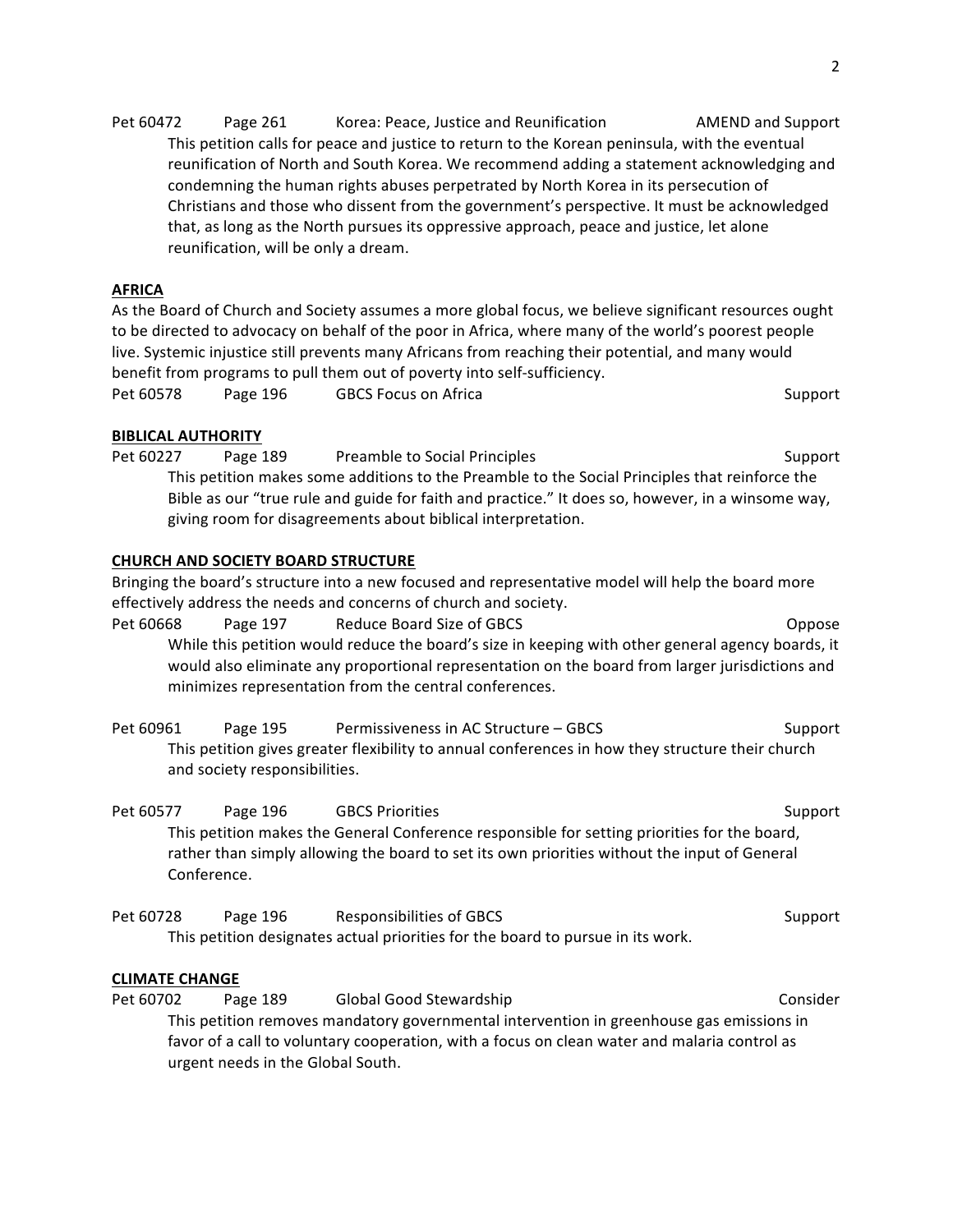#### Pet 60710 Page 190 Global Climate Stewardship Contract Compose

This petition calls for divestment from all fossil fuels industries in an effort to reduce climate change. While well-intentioned in terms of helping combat climate change, the financial penalty could be severe, jeopardizing the church's fiduciary stewardship. It also stigmatizes a whole industry in which many of our members earn their livelihood. Would the proponents of this policy be willing to forego the tithes and offerings of these members, potentially hurt by our investment decisions? The policy also potentially hurts developing countries, which depend upon petroleum products for improving their economy and the lives of their people. This policy is a blunt instrument that would cause more harm than good.

#### **CRIMINAL JUSTICE**

Pet 60176 Page 267 To End the "War on Drugs" Channel Compose This new resolution proposes that we end the "war on drugs" by "ending drug prohibition." The legalization of recreational use of addictive drugs would only open the door to more addiction. While sentencing reform is undoubtedly needed, and the emphasis should be on prevention and treatment of users, blanket drug legalization goes too far.

Pet 60463 Page 287 Criminal Justice **Communist Construction Communist Construction** AMEND or Oppose This new resolution combines several old ones into a comprehensive overview of restorative justice. It calls for the de-criminalization of drug use, prostitution, and consensual sexual activity (without clarifying that such activity must be between adults). We recommend amending the second paragraph on page 289 to delete these activities from the list to be decriminalized (or in the case of sexual activity, add the word "adult"). Prostitution, for example, is a primary driver of human trafficking and slavery and should continue to be criminalized.

#### **HUMAN SEXUALITY**

Pet 60795 Page 194 Justice and Law Depose Control of the Coppose of the Coppose We agree that it is appropriate for the church to speak out against violence targeting LGBTQ persons. The insertion of LGBTQ concerns in this paragraph of the Social Principles seems out of place, as it would be the only particular issue addressed in a more generalized statement. These concerns about violence are already mentioned in ¶ 161F.

Pet 60895 Page 230 Military Service Regardless of Sexual Orientation Oppose This petition asks for the readoption of Resolution 5062, which calls for U.S. military service to be open to all persons, regardless of sexual orientation. Since that has been accomplished, the petition wants to amend the resolution to call for other countries to follow the same policy. We believe each nation needs to determine the feasibility of this step based on the culture and beliefs of that nation.

#### **ISLAM**

Pet 60231 Page 269 Our Muslim Neighbors Changes Area and Coppose This new resolution has the laudable purpose of trying to lessen tensions and suspicion toward Muslims in the U.S. However, the petition romanticizes Islam, failing to take a realistic perspective. It also is too U.S.-centric and does not consider the perspectives of Africans and Filipinos, who live as neighbors with Muslim majorities in some areas who are persecuting Christians. Many of the commonalities the resolution draws between Muslims and Christians in the U.S. do not apply to other countries where United Methodists live. The resolution also undermines the urgency of presenting the Gospel to Muslims.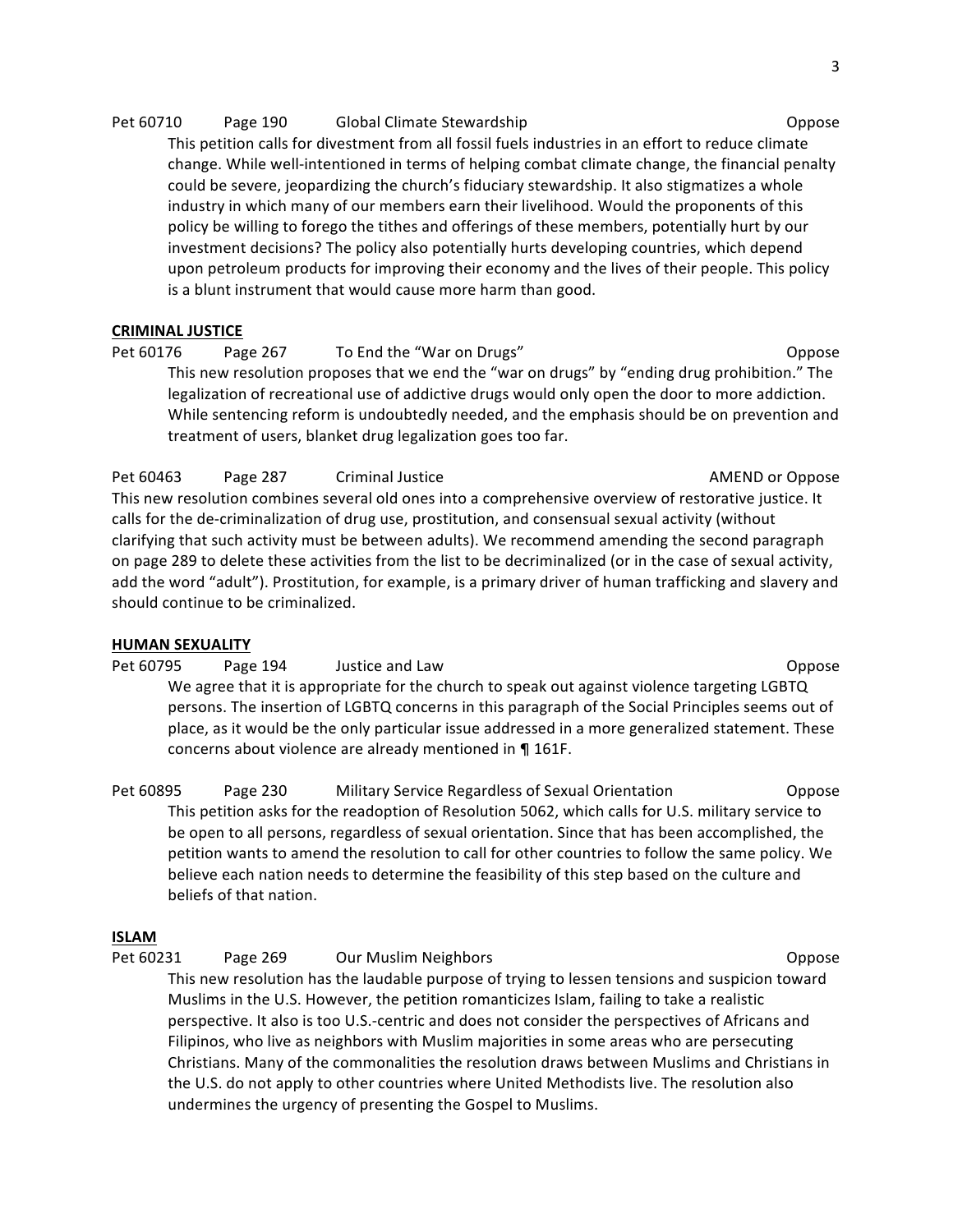#### **ISRAEL AND PALESTINE**

The conflict between Israel and the Arab nations of the Middle East has got to be one of the most difficult and complex situations in world diplomacy over the past 25 years. As United Methodists, we believe strongly in Israel's right to exist as a Jewish nation, protected from the persecution and anti-Semitism that has followed them for over 2,000 years. Surrounded by hostile nations since 1948, Israel has a unique perspective on self-defense that those in more-secure nations perhaps cannot fully grasp.

On the other hand, United Methodists are particularly sympathetic toward Palestinian Christians, who have been suffering through a difficult time of not having an independent homeland, as well as oppression from Muslim majority populations. In addition, there is the imperative to move toward selfgovernment and self-determination on the part of the Palestinian people, as well as in the surrounding Arab nations.

In the midst of this complex situation with loyalties on both sides of the conflict, the RRC would promote the following principles:

- In the complex Middle-Eastern conflict, there are faults on both sides that must be addressed. Our church serves the cause of a peaceful resolution of this conflict when we address the situation in a balanced way. Both sides in the conflict need to alter their policies and actions, and our church should maintain an even-handed approach.
- Our church ought to advocate for the renunciation of unjustifiable violence by both the Israeli and the Palestinian side.
- Our church ought to advocate for confidence-building measures on both sides, including ending the teaching of hatred for the other side in school curriculums, easing of security measures where possible, resumption of negotiations, refraining from new settlements, etc.
- While most people would agree with an eventual two-state solution to Israel/Palestine, it would be imprudent of our church to specify how that solution is to be reached. That is a matter for negotiation between the two sides. Therefore, we should not advocate actions that could prejudice the negotiation process one way or the other.
- Inasmuch as the church's expertise does not lie in diplomacy, we should be cautious about making sweeping statements about how the Middle-Eastern conflict should be resolved. We can promote the principles of peace, freedom, and security for both sides, without necessarily supporting a list of concrete policy proposals.

On the issue of divestment and boycotts, the RRC is opposed to this strategy. Economic exclusion of companies doing business in the West Bank often hurts Palestinian workers far more than it hurts Israeli companies. A recent boycott of Soda Stream forced them to move their factory out of the West Bank and cost hundreds of Palestinians their jobs. Applying economic pressure to Israel only makes them feel more vulnerable, making them less willing to compromise or make concessions. Such an approach is one-sided, in that these calls for divestment against companies doing business with Israel are not coupled with calling for additional steps to pressure the Palestinian side to stop its incitement to violence and teaching of hatred or to combat the pervasive corruption in Palestinian government. As long as Israel feels it is under attack, it will not change its policies.

## Pet 60392 Page 199 Labeling of Products Produced in West Bank, Gaza and Oppose East Jerusalem

This petition puts unfair economic pressure on businesses that often benefit Palestinians and would be counterproductive.